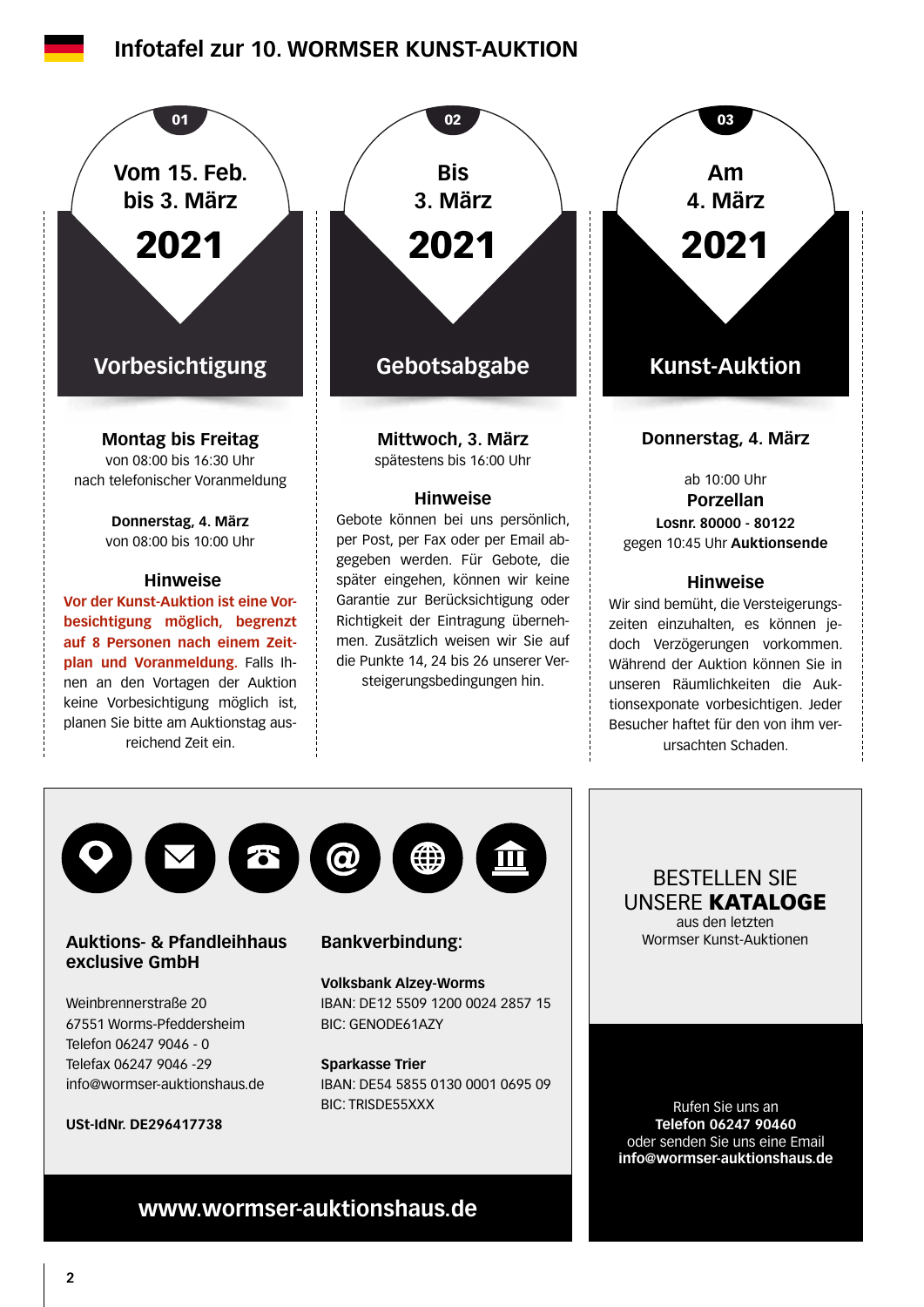# **Infotafel zu 10. WORMSER KUNST-AUKTION**



lassen. Ansonsten werden Lagerkosten i. H. v. 30,00 Euro je Monat fällig!

**zur 11. WORMSER KUNST-AUKTION Montag bis Freitag**  von 08:00 Uhr bis 16:30 Uhr  $04$  05 06 06 **Bis 16. April** 2021

> **Annahmeschluss**  16. April 2021

#### **Hinweise**

Einlieferungen von Auktionsexponaten sind jederzeit erwünscht. Bei größeren Objekten ist eine Übernahme bei Ihnen zu Hause möglich. Abholungen sind in Deutschland und im nahen europäischen Ausland möglich.

**Am 2. Juni** 2021

### **Mittwoch, 2. Juni**

Ab sofort beginnen unsere sachkundigen Mitarbeiter mit den Vorbereitungen für die nächste Wormser Kunst-Auktion, sodass die eingelieferten Sammlerstücke optimal und einem großen Bieterpublikum zum besten Preis präsentiert werden können. Durch unser Auktionshaus erhalten Einlieferer und Bieter die perfekte Plattform.Wir freuen uns schon heute über Ihre Einlieferungen und Gebote.

Ihr Wormser Auktionsteam



## Erfahrungen im Auktionshandel seit 1985

QR-CODE **Infotafel zur 10. WORMSER Kunst-AUKTION**

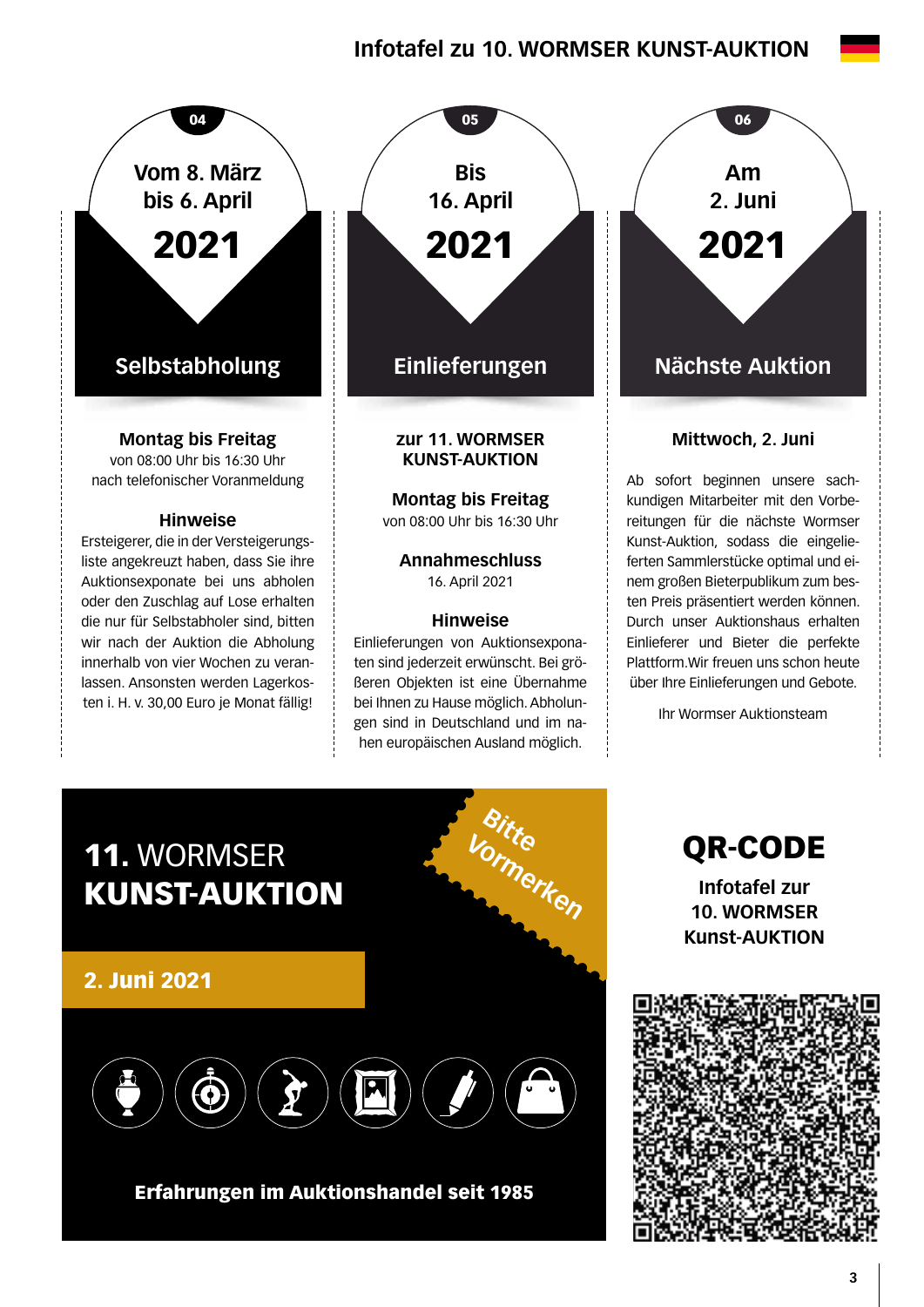





### **Auktions- & Pfandleihhaus exclusive GmbH**

Weinbrennerstraße 20 67551 Worms-Pfeddersheim, Germany Phone +49 6247 9046 - 0 Fax +49 6247 9046 -29 info@wormser-auktionshaus.de

#### **VAT ID number DE296417738**



## **Bank details:**

#### **Volksbank Alzey-Worms** IBAN: DE12 5509 1200 0024 2857 15 BIC: GENODE61AZY

#### **Sparkasse Trier**

IBAN: DE54 5855 0130 0001 0695 09 BIC: TRISDE55XXX

ORDER OUR **CATALOGS**

from the last Worms art auctions

Give us a call **Telephone 06247 90460** or send us an email **info@wormser-auktionshaus.de**

# **www.wormser-auktionshaus.de**